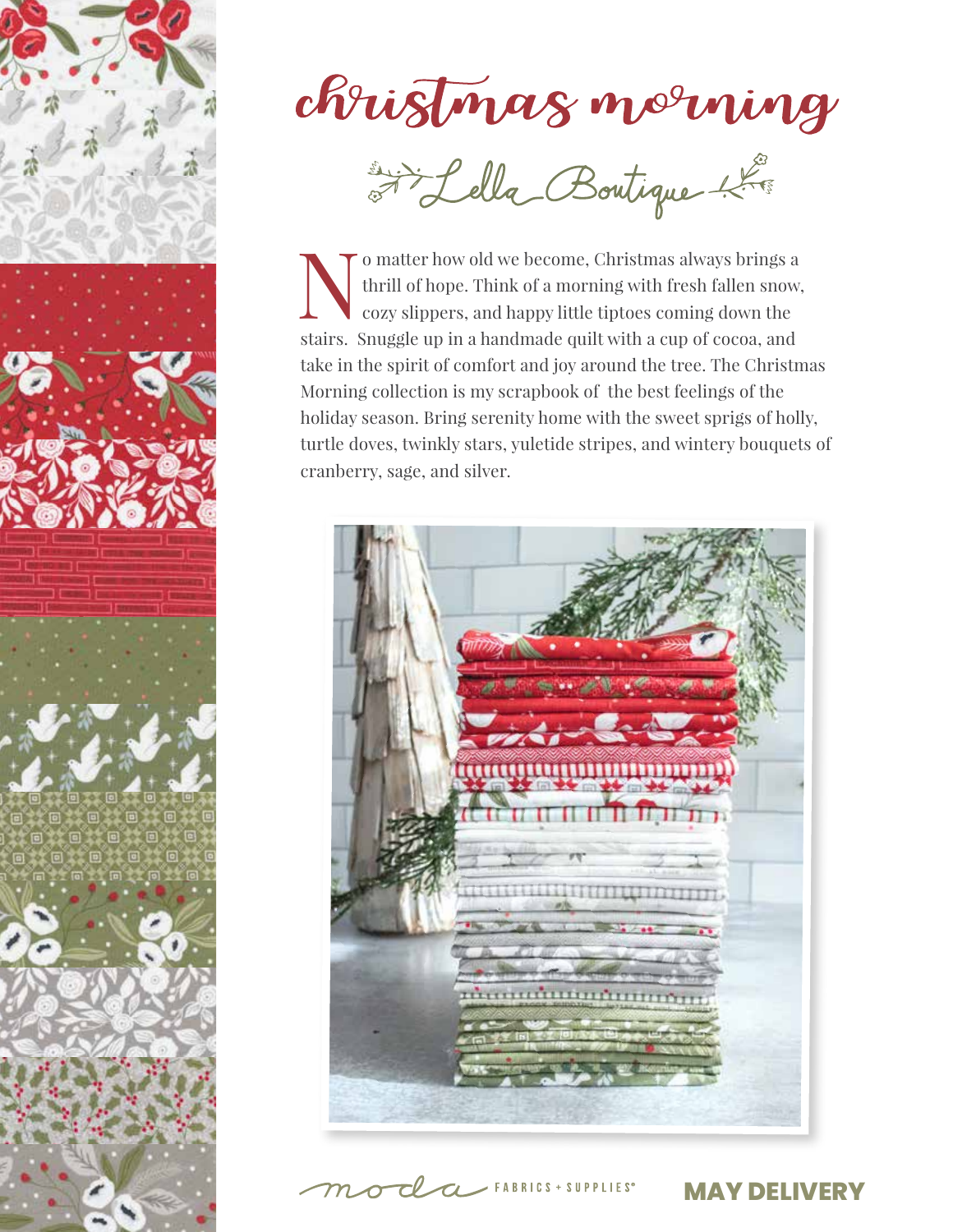christmas morning Filella Boutique



LB 202 Figgy Pudding 70" x 70" FQ Friendly



LB 199 Yule Tree 72" x 80"



LB 201 Kaleidoscope 2 64" x 78" HB Friendly



## LB 200 Nice List 76" x 81" LC Friendly

**Click Here** To Shop This **Collection**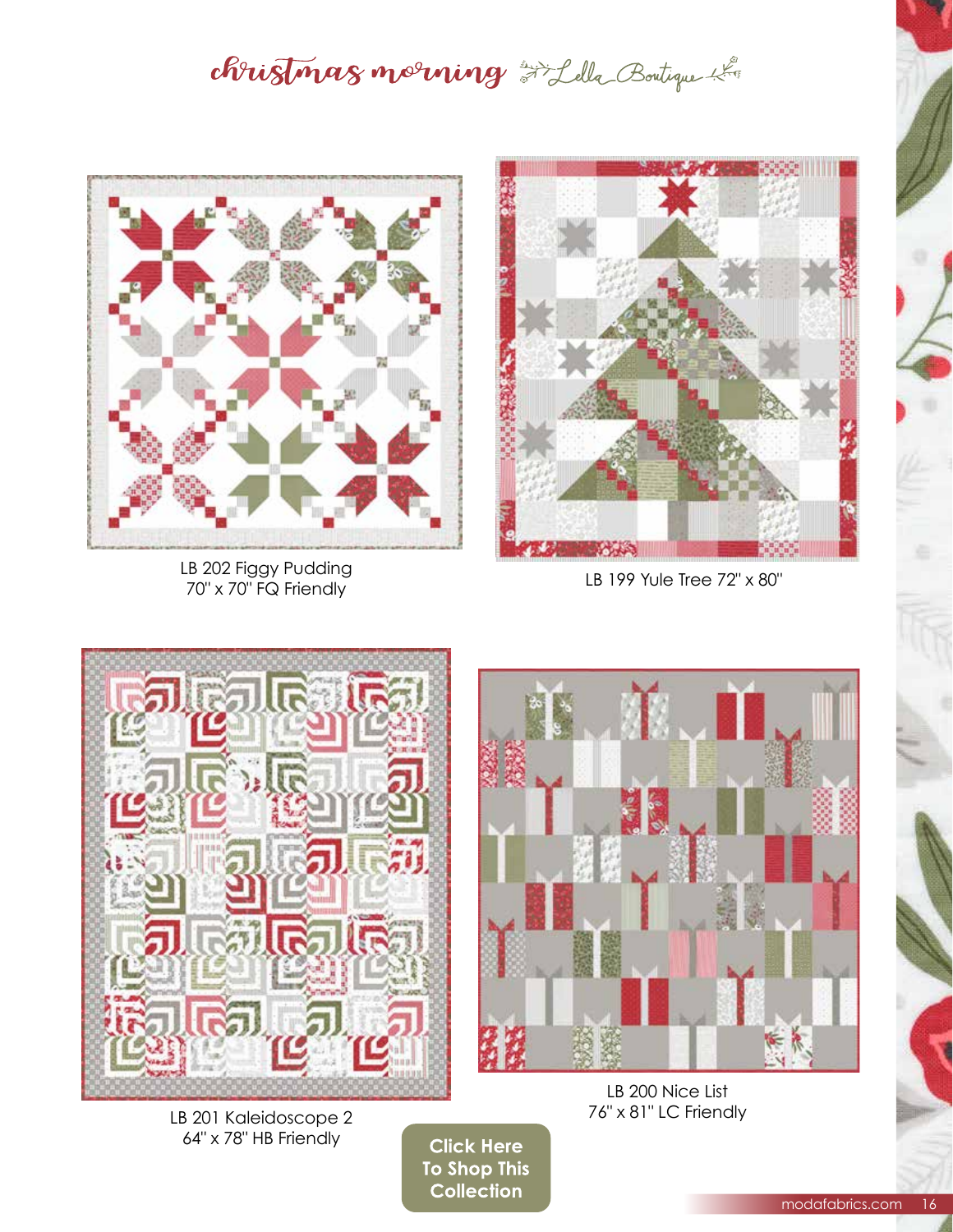## christmas morning Filella Boutique



 ${\cal T}$ 

 $\sigma$ 

Cl

 $\alpha$ 

**MAY DELIVERY**